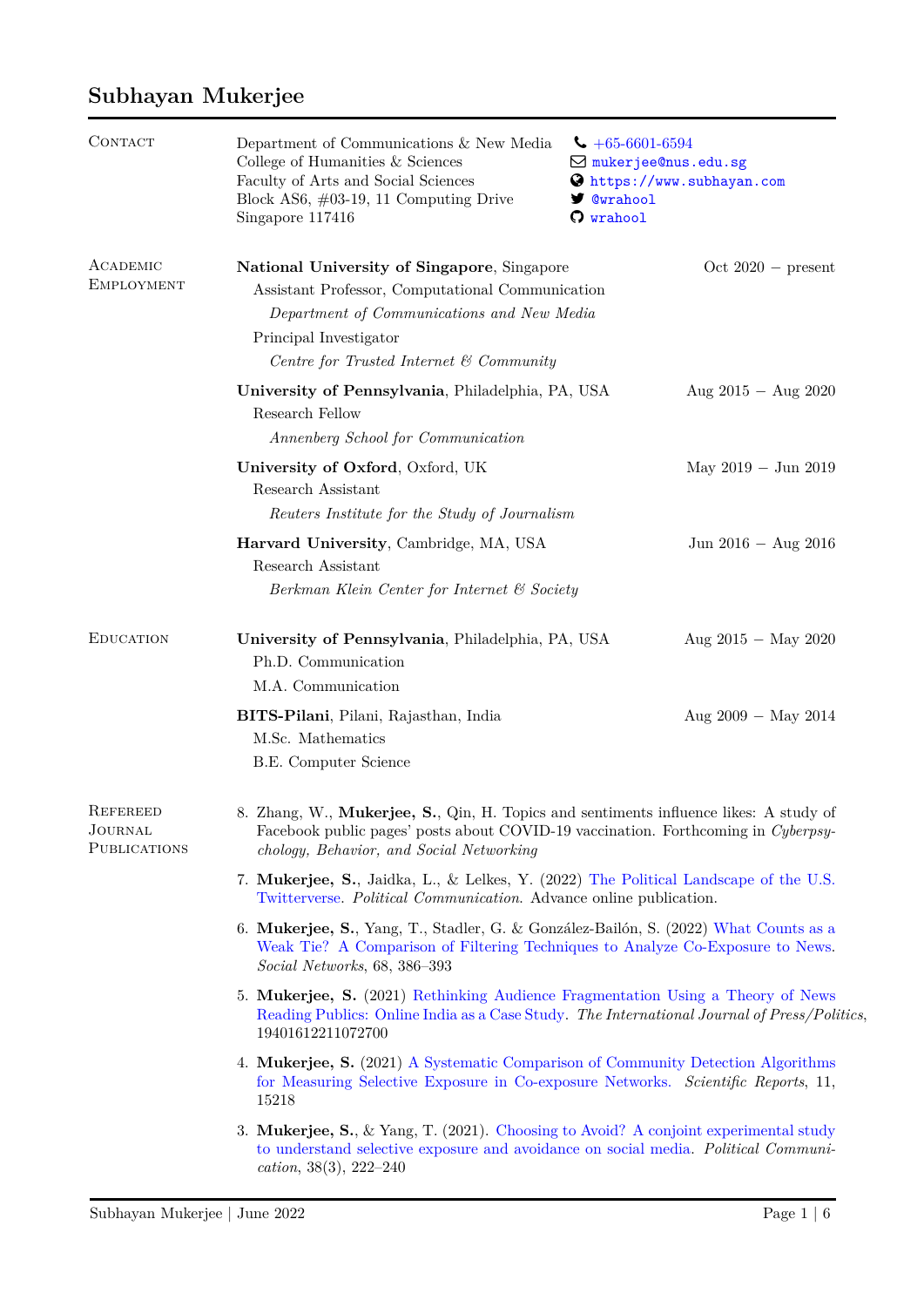|                                 | 2. Mukerjee, S., Majó-Vázquez, S., & González-Bailón, S. (2018). Networks of Audience<br>Overlap in the Consumption of Digital News. Journal of Communication, 68(1), 26–50.                                                               |  |  |
|---------------------------------|--------------------------------------------------------------------------------------------------------------------------------------------------------------------------------------------------------------------------------------------|--|--|
|                                 | 1. Mukerjee, S. (2016). Net neutrality, Facebook, and India's battle to $#SaveTheln-$<br>ternet. Communication and the Public, $1(3)$ , $356-361$ .                                                                                        |  |  |
| <b>BOOK</b><br><b>CHAPTER</b>   | 1. Mukerjee. S. & González-Bailón, S., (2020) Social Media Data: Quantitative Analy-<br>sis. In P. Atkinson, S. Delamont, A. Cernat, J.W. Sakshaug, & R.A. Williams (Eds.),<br><b>SAGE</b> Research Methods Foundations                    |  |  |
| POPULAR<br><b>PRESS</b>         | 4. Neyazi, T. A., Kuru, O., & Mukerjee, S. (2021, April 28) In West Bengal, why Covid<br>is likely to turn the poll turf in favour of Mamata The Print                                                                                     |  |  |
|                                 | 3. Mukerjee, S., Jaidka K. & Lelkes, Y. (2020, July 9) Our study found little evidence<br>that Twitter is biased against conservative opinion leaders. The Washington Post.                                                                |  |  |
|                                 | 2. Mukerjee, S. & Majó-Vázquez, S. (2019, June 28) During the Indian election, news<br>audiences consumed a wide and diverse range of sources. Nieman Journalism Blog.                                                                     |  |  |
|                                 | 1. Mukerjee, S. (2012, June) An Open World. Linux For You (print magazine) 10(4)<br>pp. 24-26                                                                                                                                              |  |  |
| <b>MEDIA</b><br><b>COVERAGE</b> | 2. Twitter, Plateforme Politique? (2022, May 10) La Presse (in French)                                                                                                                                                                     |  |  |
|                                 | 1. Online readers didn't polarise during Lok Sabha polls: Study (2019, June 26) The<br>Indian Express                                                                                                                                      |  |  |
| <b>SOFTWARE</b>                 | 1. Mukerjee, S. {coexposure}: An R package for modeling audience networks. https:<br>//www.github.com/wrahool/coexposuRe                                                                                                                   |  |  |
| OTHER<br><b>PUBLICATIONS</b>    | 2. Majó-Vázquez, S., Mukerjee, S., Neyazi T. A., & Nielsen, R. K. (2019) Online Au-<br>dience Engagement with Legacy and Digital-Born News Media in the 2019 Indian<br>Elections. Reuters Institute for the Study of Journalism Factsheet. |  |  |
|                                 | 1. Mukerjee, S., Majo-Vazquez, S., & Gonzalez-Bailon, S. Response to Webster and<br>Taneja's Response to Networks of audience overlap in the consumption of digital news<br>Journal of Communication, 68(3), E15-E18.                      |  |  |
| <b>WORKING</b><br><b>PAPERS</b> | 6. Neyazi, T. A., Kuru, O., & Mukerjee, S. (In)Civility of Campaign Videos and User<br>Comments on Facebook: Affective Polarization and Mobilization (revise $\mathcal C$ resubmit)                                                        |  |  |
|                                 | 5. Jaidka, K., Mukerjee, S., & Lelkes, Y. Censorship on social media: Twitter shadow-<br>bans are rare, sometimes political, and unevenly applied. <i>(under review)</i>                                                                   |  |  |
|                                 | 4. Mukerjee, S. Digital News Consumption in India <i>(under review)</i>                                                                                                                                                                    |  |  |
|                                 | 3. Vachery, J., Neyazi, T. A., & Mukerjee, S. Twitter: Is ideological polarization needed<br>to be prominent? <i>(in preparation)</i>                                                                                                      |  |  |
|                                 | 2. Mukerjee, S., Yang, T., & Peng, Y. Metrics at Work? How Social Metrics Determine<br>Media Agenda on Facebook <i>(in preparation)</i>                                                                                                    |  |  |
|                                 | 1. Mukerjee, S., Jaidka, K., & Lelkes, Y. Echo-Chambers and Affective Polarization:<br>A Twitter Field Experiment <i>(in progress)</i>                                                                                                     |  |  |
|                                 |                                                                                                                                                                                                                                            |  |  |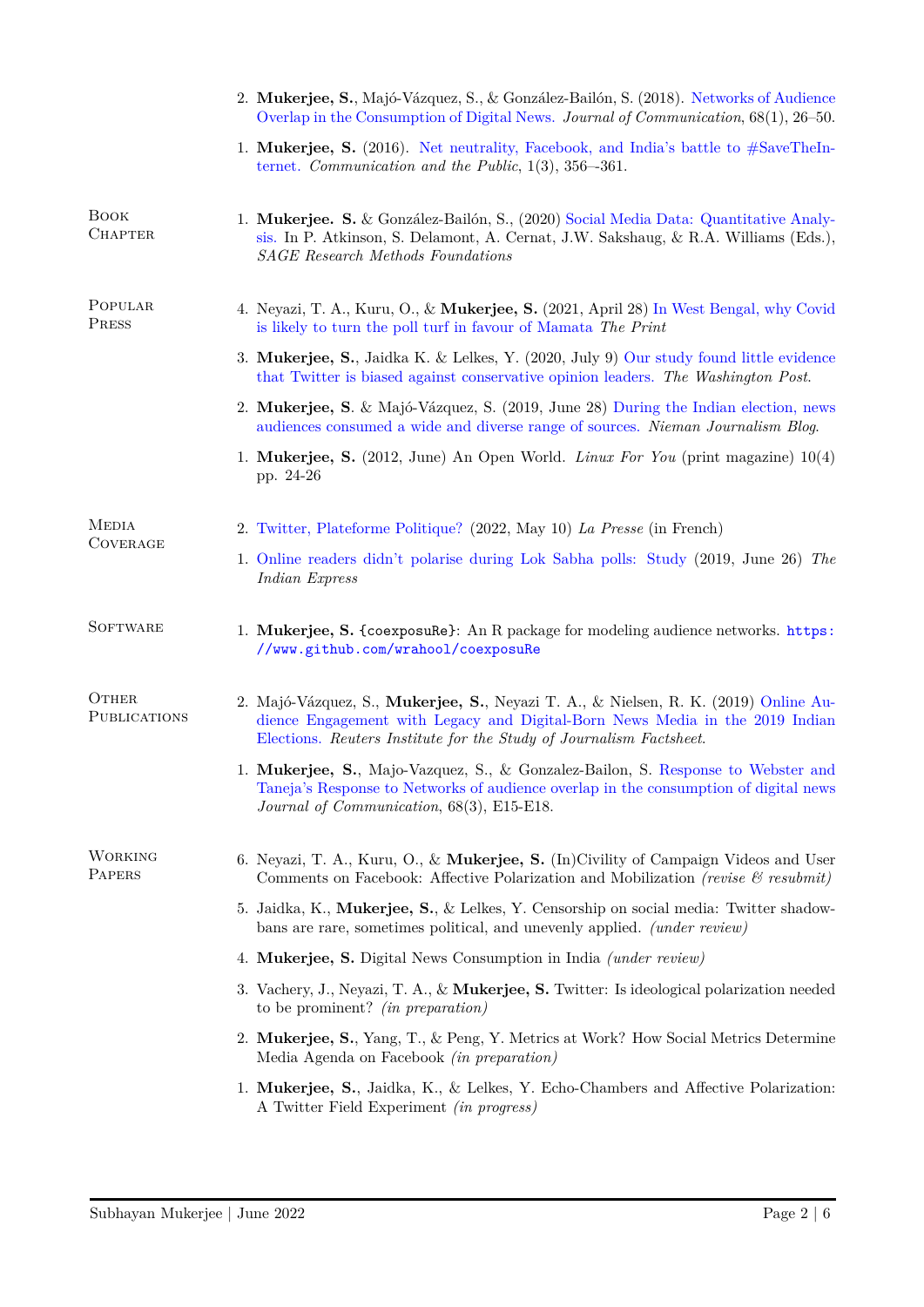**CONFERENCE** TALKS (LAST 4 years)

- 20. **Mukerjee, S.**, Yang, T., Peng, Y. Metrics at work? How social media metrics shape news production on Facebook *accepted for the 8th International Conference Computational Social Science*, Chicago, IL.
- 19. Zhang, W., **Mukerjee, S.**, Qin, H. Topics and sentiments influence likes: A study of Facebook public pages' posts about COVID-19 vaccination textitaccepted for the 8th International Conference Computational Social Science, Chicago, IL.
- 18. **Mukerjee, S.**, Yang, T., Peng, Y. Metrics at work? How social media metrics shape news production on Facebook *accepted for the 72nd Annual Conference of the International Conference Association*, Paris, France
- 17. Jaidka, K., **Mukerjee, S.**, Lelkes, Y. An audit of Twitter's shadowban sanctions in the United States. *accepted for the 72nd Annual Conference of the International Conference Association*, Paris, France
- 16. Neyazi, T. A., Kuru, O., & **Mukerjee, S.** (In)Civility of Campaign Videos and User Comments on Facebook: Affective Polarization and Mobilization *accepted for the 72nd Annual Conference of the International Conference Association*, Paris, France
- 15. Jaidka, K., **Mukerjee, S.**, Lelkes, Y. An audit of Twitter's shadowban sanctions in the United States. *The 7th International Conference on Computational Social Science*, ETH Zurich, Switzerland
- 14. **Mukerjee, S.** Measuring Selective Exposure: A Systematic Comparison of the Application of Community Detection Algorithms in Theoretical and Empirical Co-exposure Networks" . *The 7th International Conference on Computational Social Science*, ETH Zurich, Switzerland
- 13. **Mukerjee, S.** A Systematic Comparison of the Application of Community Detection Algorithms in Theoretical and Empirical Co-exposure Networks *Networks 2021: A Joint Conference of Sunbelt and Network Science*
- 12. **Mukerjee, S.**, (2021) Measuring Selective Exposure: A Systematic Comparison of Community Detection Algorithms in Coexposure Networks *The 71st Annual Conference of the International Conference Association*, Denver, CO.
- 11. **Mukerjee, S.**, (2020) A Network Model of Selective Exposure and Audience Behavior Using Community Detection *The 9th International Conference on Complex Networks and their Applications*, Madrid, Spain.
- 10. **Mukerjee, S.**, Jaidka, K., & Lelkes, Y. (2020) The Ideological Landscape of American Elites on Twitter. *The 6th International Conference on Computational Social Science*, MIT, Cambridge, MA
- 9. **Mukerjee, S.** (2020) Understanding Audience Fragmentation by a Community Extraction Method: Evidence from India. *The 6th International Conference on Computational Social Science*, MIT, Cambridge, MA
- 8. **Mukerjee, S.**, & Yang, T. (2020) A Conjoint Experimental Study on the Effects of Social Media Cues on Selective Exposure. *The 70th Annual Conference of the International Conference Association*, Gold Coast, Australia
- 7. **Mukerjee, S.**, Jaidka, K., & Lelkes, Y. (2020) The Ideological Landscape of American Elites on Twitter. *The 70th Annual Conference of the International Communication Association*, Gold Coast, Australia
- 6. **Mukerjee, S.**, & Yang, T. (accepted) A Conjoint Experimental Study on the Effects of Social Media Cues on Selective Exposure. *The 78th Annual Conference of the Midwest Political Science Association* (conference canceled due to COVID-19)
- 5. **Mukerjee, S.**, Jaidka, K., & Lelkes, Y. (2019) Echo Chambers and Affective Polarization: A Twitter Field Experiment. *The 5th International Conference on Computational Social Science, University of Amsterdam, Amsterdam*, the Netherlands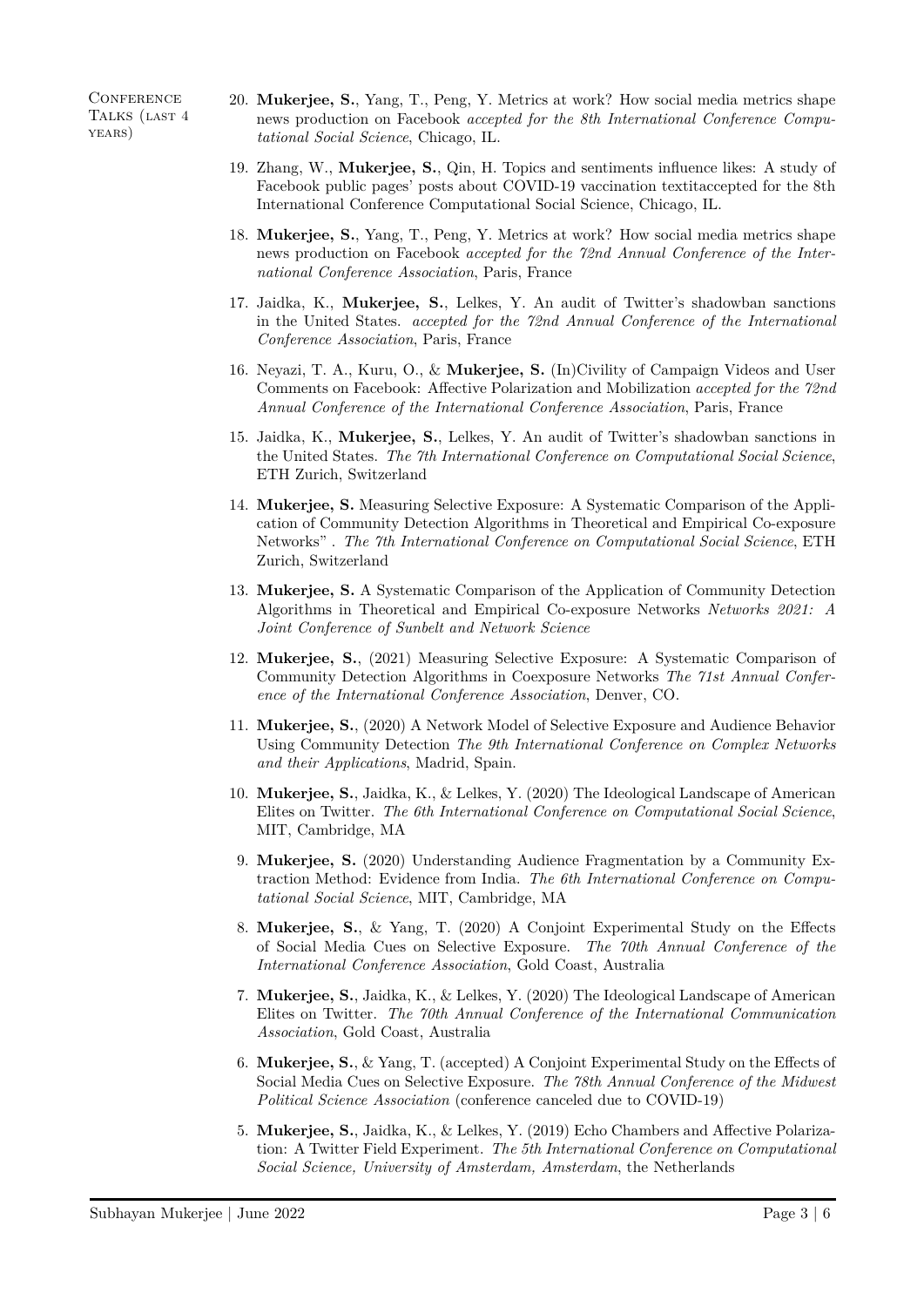|                                      | 4. Mukerjee, S. (2019) Using Network Science to Understand News Consumption in                                                                                                                                                                           |                         |  |  |
|--------------------------------------|----------------------------------------------------------------------------------------------------------------------------------------------------------------------------------------------------------------------------------------------------------|-------------------------|--|--|
|                                      | India. The 5th International Conference on Computational Social Science, University<br>of Amsterdam, Amsterdam, the Netherlands                                                                                                                          |                         |  |  |
|                                      | 3. Mukerjee, S., & Yang, T. (2019) A Conjoint Experimental Study on the Effects<br>of Social Media Cues on Selective Exposure. The 5th International Conference on<br>Computational Social Science, University of Amsterdam, Amsterdam, the Netherlands. |                         |  |  |
|                                      | 2. Mukerjee, S. (2019) A Theory of Networked News Reading Publics: Evidence from<br>Online India. The 12th Annual Political Networks Conference, Duke University, NC                                                                                     |                         |  |  |
|                                      | 1. Mukerjee, S., & Yang, T. (2019) A Conjoint Experimental Study on the Effects of<br>Social Media Cues on Selective Exposure. Poster presented at the 12th Annual Political<br>Networks Conference, Duke University, NC                                 |                         |  |  |
| INDUSTRY<br><b>EMPLOYMENT</b>        | Abzooba Inc. Kolkata, India<br>Data Scientist                                                                                                                                                                                                            | Jun $2014 -$ Jul $2015$ |  |  |
|                                      | Bravo Lucy As. Hyderabad, India<br>Software Engineering Intern                                                                                                                                                                                           | Jun 2013 $-$ Jun 2014   |  |  |
|                                      | Ericsson Global Kolkata, India<br>Software Engineering Intern                                                                                                                                                                                            | Jun 2012 $-$ Jul 2012   |  |  |
| <b>TEACHING</b><br><b>EXPERIENCE</b> | <b>National University of Singapore</b><br>Visualising Data (Masters Seminar)                                                                                                                                                                            |                         |  |  |
|                                      | Coding for Communicators (Masters Seminar)                                                                                                                                                                                                               |                         |  |  |
|                                      | Quantitative Research Methods (Undergraduate Lecture and Tutorial)                                                                                                                                                                                       |                         |  |  |
|                                      | Quantitative Research Methods (Ph.D. Seminar)                                                                                                                                                                                                            |                         |  |  |
|                                      | Theories of Communications and New Media (Undergraduate Tutorial)                                                                                                                                                                                        |                         |  |  |
|                                      | University of Pennsylvania                                                                                                                                                                                                                               |                         |  |  |
|                                      | Understanding Social Networks (Undergraduate Lab Assistant)                                                                                                                                                                                              |                         |  |  |
|                                      | Media Industries and Society (Undergraduate Teaching Fellow)                                                                                                                                                                                             |                         |  |  |
| GRANTS AND<br><b>FELLOWSHIPS</b>     | Collaborative Data Trust (co-PI) (SGD 111,500)<br>Centre for Trusted Internet & Community; Faculty of Arts & Social Sciences, NUS                                                                                                                        | $2021 - 2023$           |  |  |
|                                      | AI, Disinformation, and the Public Good (co-PI) (SGD 450,000)<br>Defence, Science and Technology Agency (DSTA), Singapore.                                                                                                                               | $2021 - 2022$           |  |  |
|                                      | Start-up Research Grant (PI) (SGD 75,000)<br>Faculty of Arts & Social Sciences, NUS                                                                                                                                                                      | $2021 - 2024$           |  |  |
|                                      | Seed Research Funding (USD 1,300)<br>Summer Institute of Computational Social Science (SICSS), Chicago                                                                                                                                                   | $2019 - 2020$           |  |  |
|                                      | <b>Student Research Grant</b><br>Graduate and Professional Student Assembly, University of Pennsylvania                                                                                                                                                  | 2019                    |  |  |
|                                      | Dissertation Research Fellowship (USD 31,000)<br>Annenberg School for Communication, University of Pennsylvania                                                                                                                                          | $2019 - 2020$           |  |  |
|                                      | Dissertation Grant (USD 1,700)<br>Annenberg School for Communication, University of Pennsylvania                                                                                                                                                         | $2019 - 2020$           |  |  |
|                                      | Dean's Summer Fellowship $(4 \times$ USD $4,000)$<br>Annenberg School for Communication, University of Pennsylvania                                                                                                                                      | $2015 - 2019$           |  |  |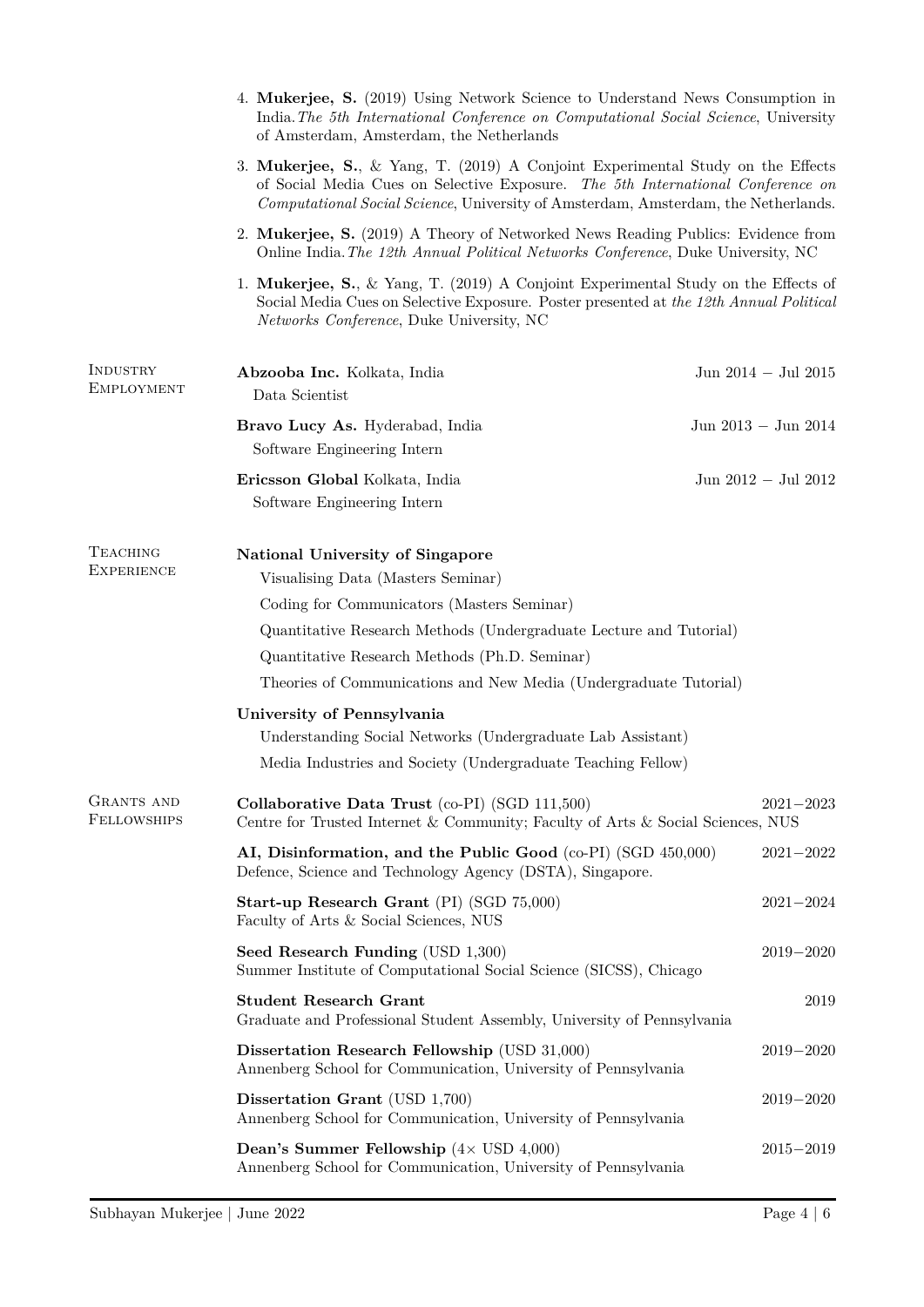|                                                         | <b>Travel Scholarship</b><br>National Science Foundation                                                                                                           | $2018 - 2019$    |  |
|---------------------------------------------------------|--------------------------------------------------------------------------------------------------------------------------------------------------------------------|------------------|--|
|                                                         | Travel Scholarship<br>Northwestern University                                                                                                                      | 2018             |  |
|                                                         | Doctoral Fellowship<br>University of Pennsylvania                                                                                                                  | $2015 - 2020$    |  |
| <b>INVITED</b><br><b>LECTURES</b><br>(LAST 3)<br>YEARS) | 11. CET Learning Festival<br>National University of Singapore                                                                                                      | <b>July 2022</b> |  |
|                                                         | 10. Communications, New Media & Society Guest Lecture<br>National University of Singapore                                                                          | Feb 2022         |  |
|                                                         | 9. CNM Seminar Series<br>National University of Singapore                                                                                                          | Aug 2021         |  |
|                                                         | 8. SICSS Invited Lecture<br>Summer Institute in Computational Social Science, Beijing                                                                              | Jun 2021         |  |
|                                                         | 7. Theories of Communication and New Media Guest Lecture<br>National University of Singapore                                                                       | Mar 2021         |  |
|                                                         | 6. Digital Media, Networks, & Political Communication Lab<br>University of Pennsylvania, Philadelphia PA                                                           | Feb 2021         |  |
|                                                         | 5. Human Cooperation Lab<br>Massachusetts Institute of Technology, Cambridge MA                                                                                    | Apr 2020         |  |
|                                                         | 4. Computational Communication Research Seminar<br>University of Wisconsin-Madison, Madison WI                                                                     | Mar 2020         |  |
|                                                         | 3. Digital Propaganda and Public Opinion Lecture<br>National University of Singapore, Singapore                                                                    | Mar 2020         |  |
|                                                         | 2. Microsoft Research Seminar<br>Microsoft Research, New York City NY                                                                                              | Jan 2020         |  |
|                                                         | 1. The Center for Social Media and Politics<br>New York University, New York City NY                                                                               | Jan 2020         |  |
| SERVICE TO                                              | Organizer                                                                                                                                                          |                  |  |
| <b>DISCIPLINE</b>                                       | Summer Institute in Computational Social Science (SICSS) - Singapore                                                                                               | 2022             |  |
|                                                         | Senior Committee Member                                                                                                                                            |                  |  |
|                                                         | The Intl AAAI Conference on Web and Social Media (ICWSM)                                                                                                           | 2021-22          |  |
|                                                         | Program Committee Member                                                                                                                                           |                  |  |
|                                                         | The IEEE Intl Conference on Data Science and Adv Analytics (IEEE DSAA) 2022-23                                                                                     |                  |  |
|                                                         | Ad-hoc Journal Reviewer                                                                                                                                            |                  |  |
|                                                         | Journal of Communication, Digital Journalism, EPJ Data Science, International<br>Journal of Press/Politics, PLOS One, Public Opinion Quarterly, Journalism Studies |                  |  |
|                                                         | Ad-hoc Conference Reviewer                                                                                                                                         |                  |  |
|                                                         | The Annual International Communication Association (ICA) Conference<br>The International AAAI Conference on Web and Social Media (ICWSM)                           |                  |  |